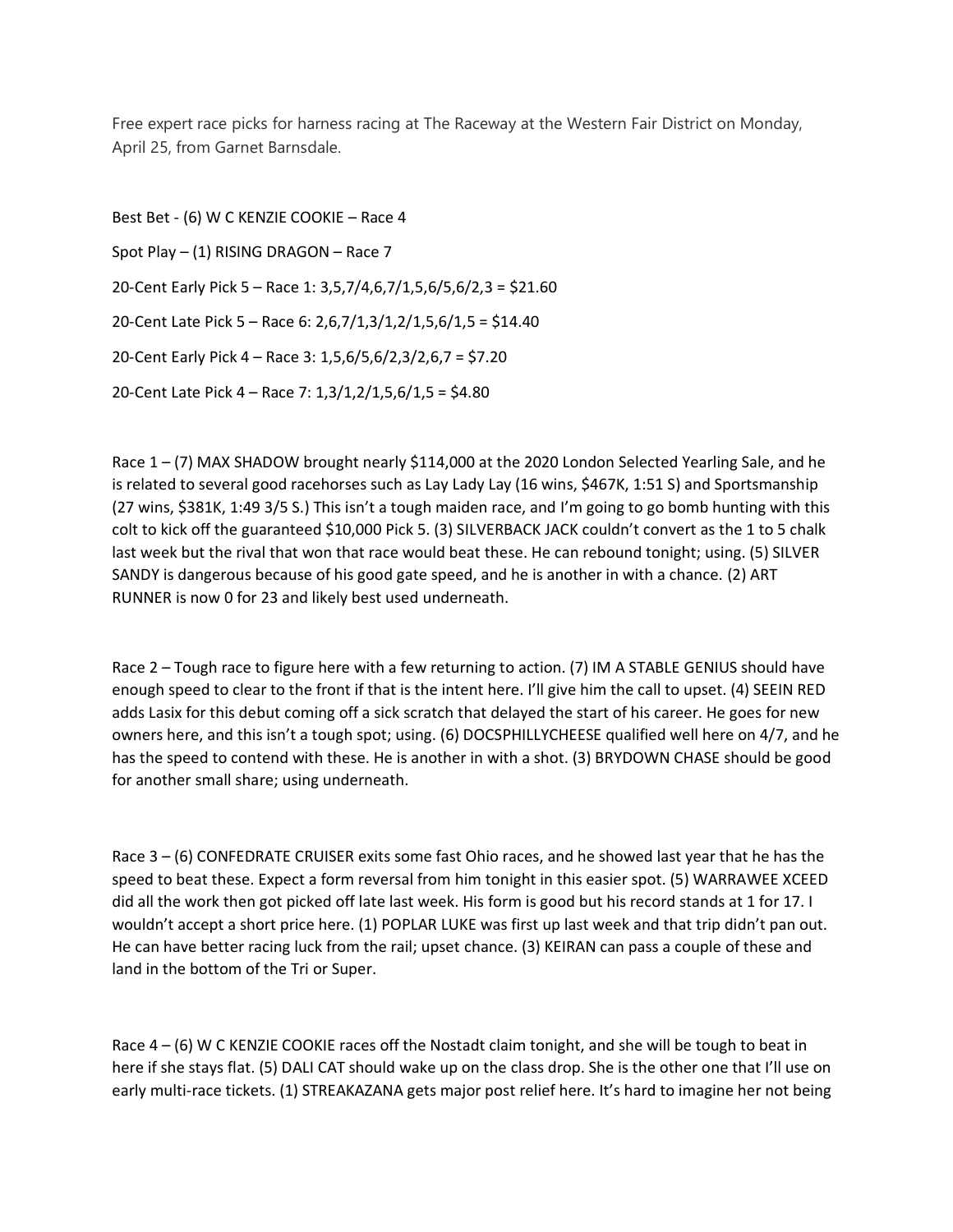part of the Tri starting from the rail. (7) EVAS BEST GIRL likely closes late to take a slice starting from the widest post tonight.

Race 5 – There is no question that (3) YARM is fastest in here, but he has missed a month. The question becomes: how low of a price will you accept? (2) SUPER FM excelled with the drop into this easier company last week, and he should be the main threat tonight. (1) GAMBLERS TREASURE looked good beating easier last week, and Haughan should provide another aggressive steer here; using underneath. (7) CORONAONTHEBEACH loses post advantage tonight, but he should be good for a small share vs. these. (8) FINE CREDIT should get another good following trip, and he figures to be part of the High-5.

Race 6 – (6) SPORTS ICON drops, adds Lasix, gets in with her own gender and gets a driver change to Henry tonight. Sharp improvement is likely here; top call. (7) HAVA CONNECTION is also in easier, and she flashed speed vs. better at Mohawk Park last time. She could be a front-end threat here despite drawing widest; using. (2) ROSE RUN VIGILANT got a needed clean line last week and rallied late. She is another in with a shot here. (1) READEMANDWEEP should be good for another share starting from the inside tonight.

Race  $7 - (1)$  RISING DRAGON draws well for the first time since he was claimed three starts ago. He gets Coulter back tonight, and this duo teamed up for a dominating score from this post four starts back; history can repeat here. (3) WILLIAM ROSS did most of the work and was game in defeat last week. He should be a threat right back. (6) E L WILD SPORT is at a tactical disadvantage drawing wide here. I'll play to beat him. (4) TUUKKA RASP will likely get a tougher trip this week, and he is another that I will use underneath.

Race 8 – (2) KEMPENFELT just jogged against similar here last week, and she should be tough to knock off as she seeks a repeat score. (1) MISS BRANDI K gets a driver switch to Kelly and draws best. She should be no worse than 2nd coming out of the first turn, and that makes her a threat. (3) SMILE IN STYLE, 2nd to the choice last week, should be good for another share racing close to the front throughout. (4) SHOW ME SOME MAGIC might end up racing first-over again here which would be a tall task. I'll use her underneath.

Race  $9 - (1)$  SIBONEY will be the one to catch here getting both class and post relief, and she gets top billing. (5) CHASING SHADOWS has hit her best stride in her past two starts, and she should get another aggressive steer here; using. (6) KISS IT BETTER is the other class dropper in the field, and she can't be tossed against these despite drawing wide. (7) GODIVA MACKIAVELYC had four shots from the rail in her past five starts and couldn't convert once. She is likely best used underneath leaving from the 7-hole.